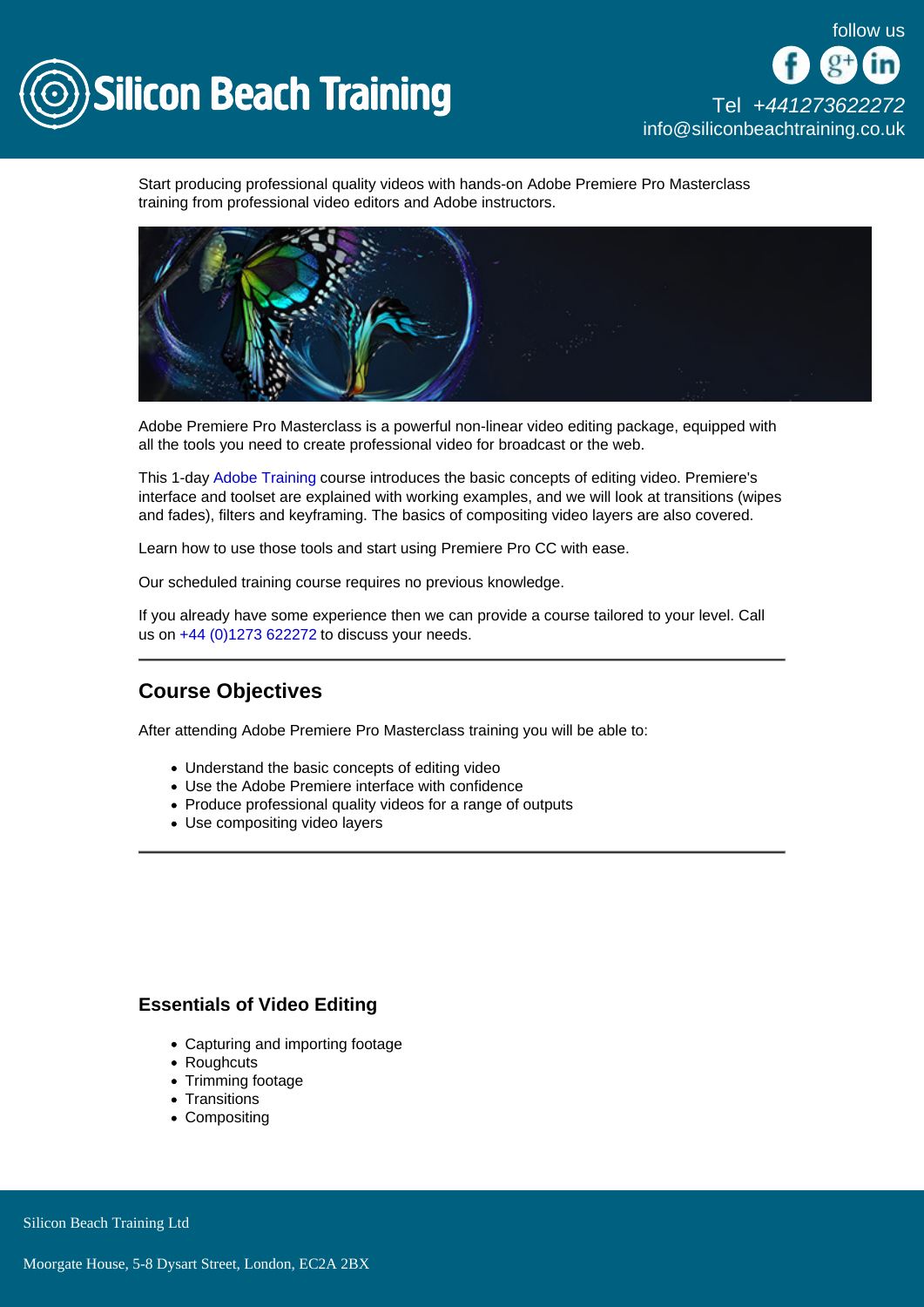

- Exporting for broadcast
- Exporting for web

# Introducing the Premiere Interface

- The project window
- The monitor Window
- The timeline

# Video Settings

- Timebase and frame rate
- Compression
- Project settings versus export settings

## Tools

- Block selection
- Moving, razoring and inserting clips
- Timestretching

# Audio Editing

- Using the audio rubber band
- Basic audio filters

#### **Transitions**

- Simple fades using the rubber band
- A/B versus single track editing
- Standard transitions
- Gradient wipes

#### Working with Still Images

• Photoshop and Illustrator files

## Filters

- Applying filters to a clip
- An overview of useful filters
- Using Photoshop filters with Premiere

# Keyframes

- What are keyframes?
- Animating a filter
- Animating motion